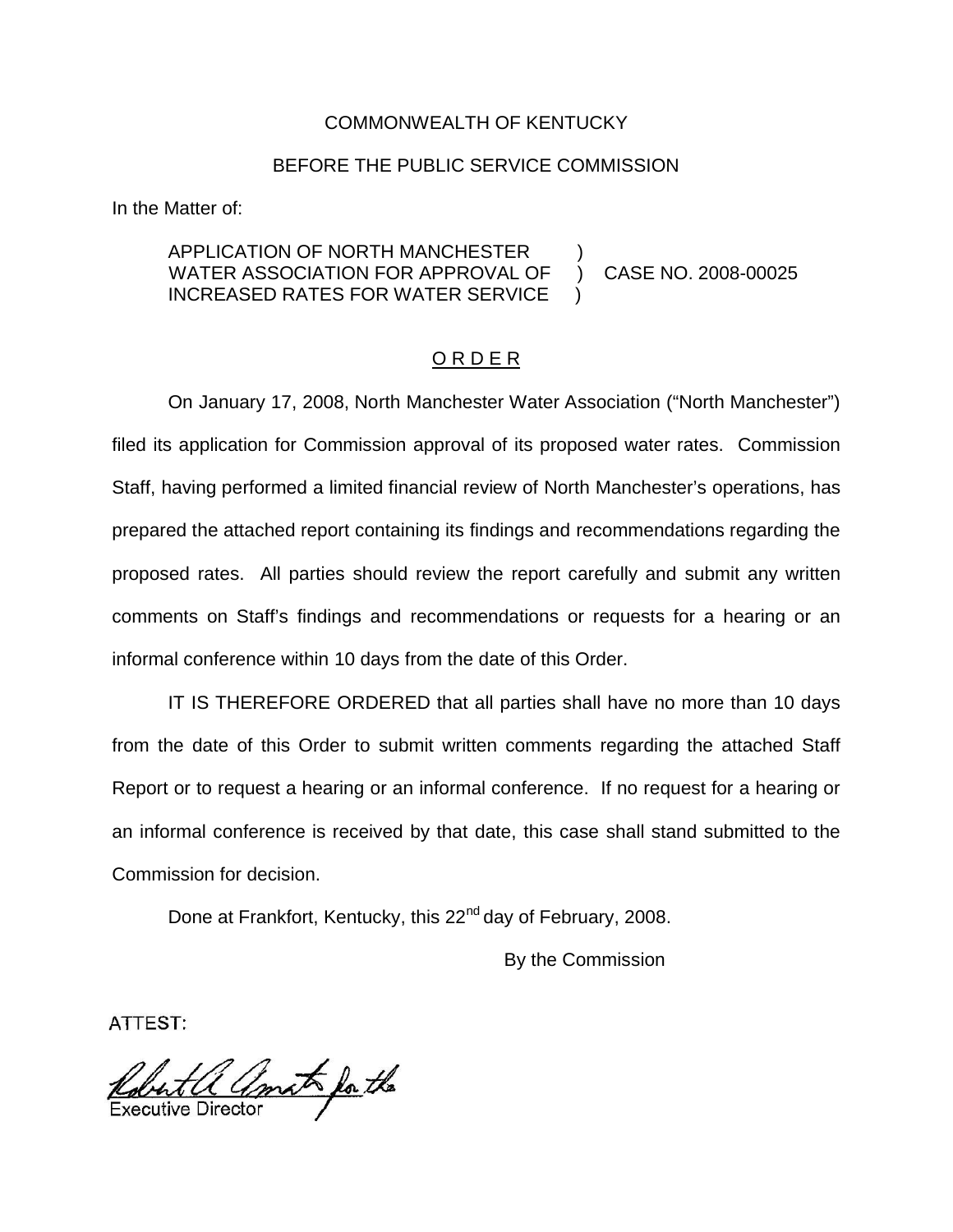#### STAFF REPORT

#### ON

### NORTH MANCHESTER WATER ASSOCIATION

#### CASE NO. 2008-00025

Pursuant to a request by North Manchester Water Association ("North Manchester") for assistance with the preparation of a rate application for its water operations, Commission Staff ("Staff") performed a limited financial review of North Manchester's test year operations for the calendar year ending December 31, 2006. The scope of Staff's review was limited to obtaining information as to whether the test period operating revenues and expenses were representative of normal operations. Insignificant or immaterial discrepancies were not pursued and are not addressed herein.

Upon completion of the review, Staff assisted North Manchester in the development and preparation of a rate application. The application included an adjusted pro forma operating income statement wherein adjustments were made to test year operating revenues and expenses that were known and measurable and deemed to be reasonable, as shown in Attachment B to this report. The rates proposed by North Manchester were based on the pro forma income statement shown in the application. Using a 1.1 debt service coverage to determine its revenue requirements, North Manchester justified a revenue requirement of \$819,033 and a revenue increase of \$131,990.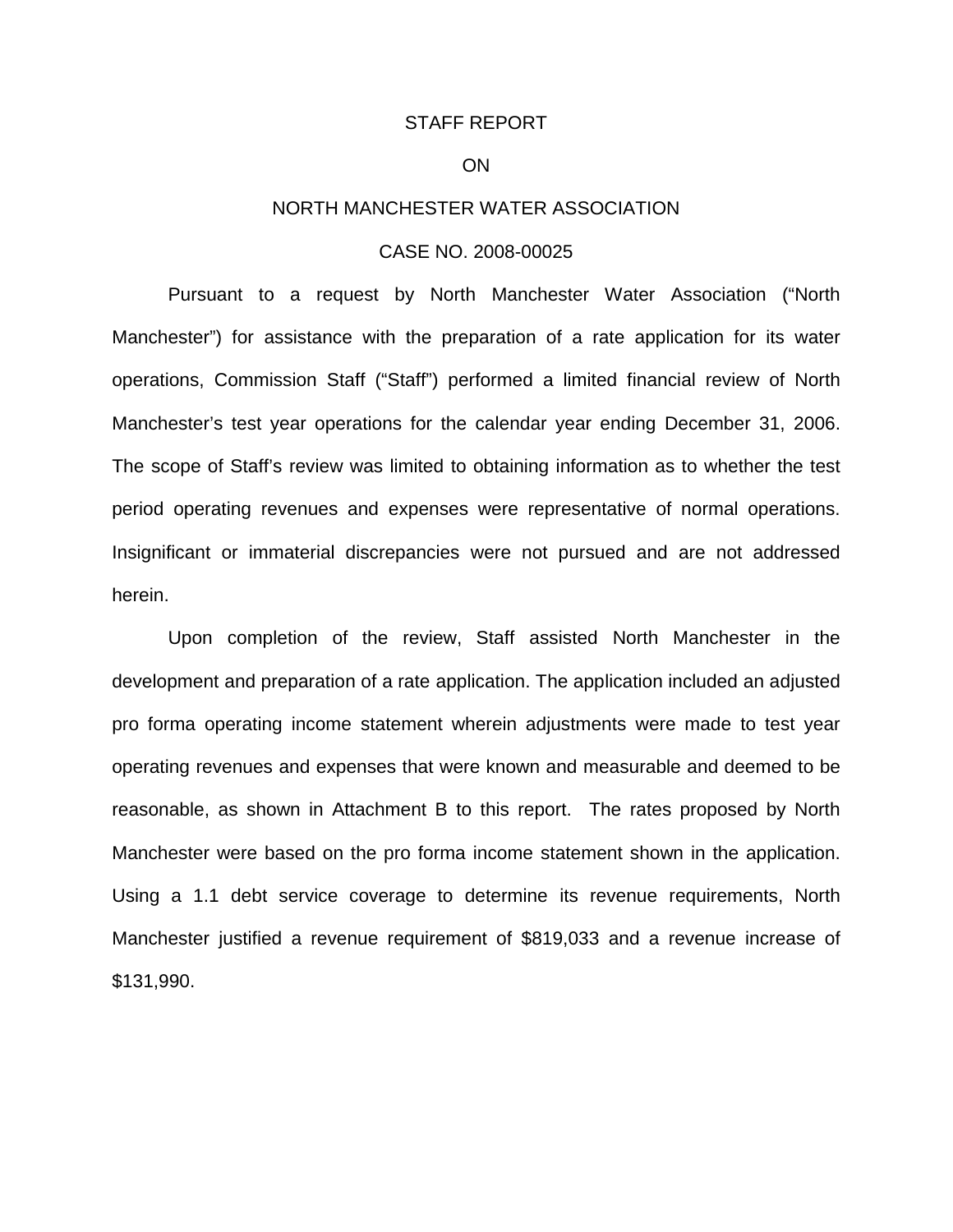On January 17, 2008, North Manchester filed its rate application with the Commission. Based on the information included in North Manchester's application, Staff is of the opinion that the rates as shown in Attachment A of this report and the utility's calculation of its revenue requirement as shown in Attachment B are reasonable and should be approved by this Commission. Jason Green is responsible for all revenue adjustments and the calculation of the proposed rates. Jack Kaninberg is responsible for the determination of the revenue requirement.

### **Signatures**

Prepared by: Jack Kaninberg Financial Analyst, Water and Sewer Revenue Requirements Branch Division of Financial Analysis

\_\_\_\_\_\_\_\_\_\_\_\_\_\_\_\_\_\_\_\_\_\_\_\_\_\_\_\_\_\_\_

Prepared by: Jason Green Rate Analyst, Communications, Water, and Sewer Rate Design Branch Division of Financial Analysis

\_\_\_\_\_\_\_\_\_\_\_\_\_\_\_\_\_\_\_\_\_\_\_\_\_\_\_\_\_\_\_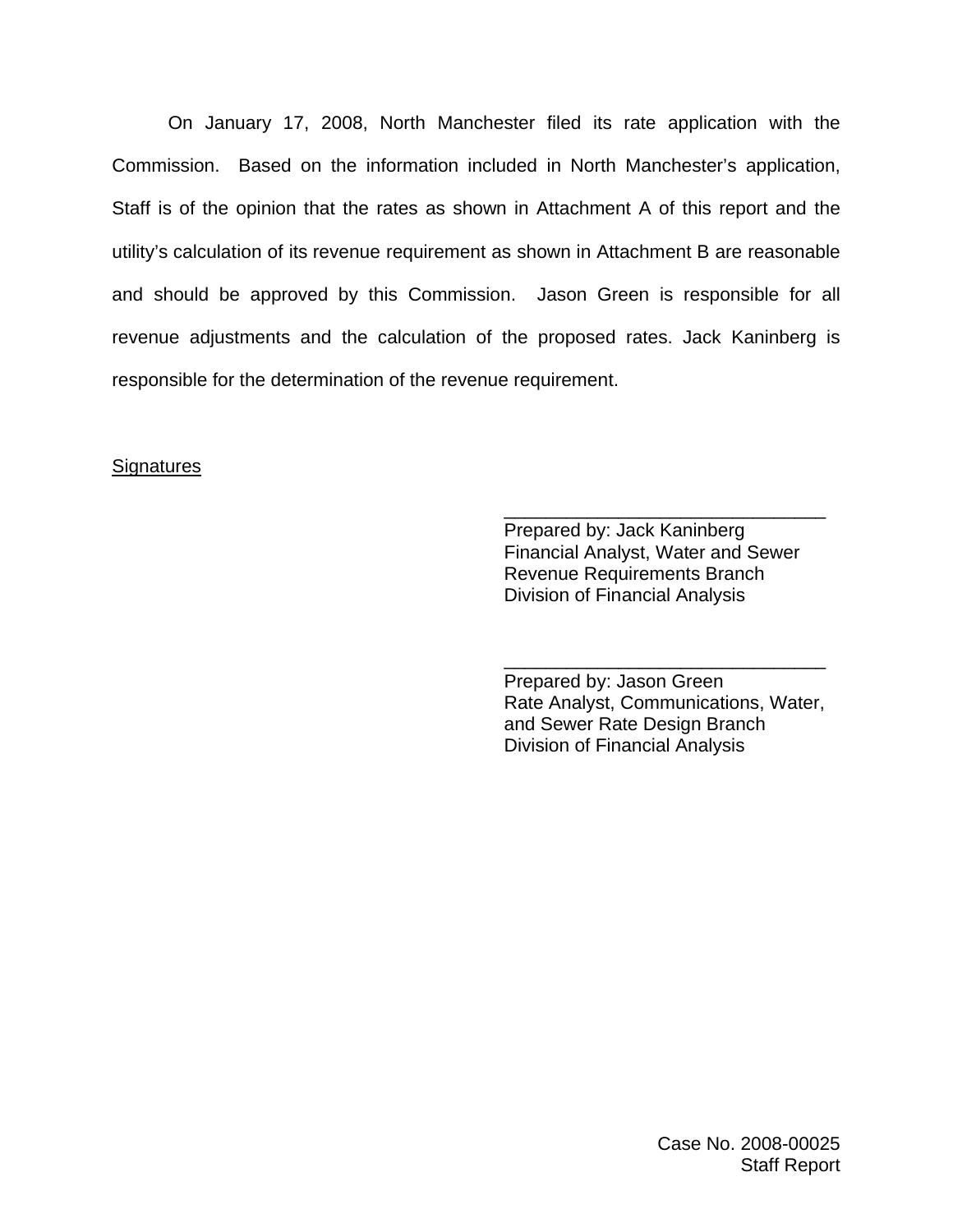# ATTACHMENT A STAFF REPORT CASE NO. 2008-00025 STAFF'S RECOMMENDED RATES

# **Monthly Water Rates**

# **5/8" x 3/4"Meter**

| First | 2,000 gallons | \$15.80 minimum bill   |
|-------|---------------|------------------------|
| Over  | 2,000 gallons | 4.93 per 1,000 gallons |

# **1" Meter**

| First | 5,000 gallons | \$30.59 minimum bill   |
|-------|---------------|------------------------|
| Over  | 5,000 gallons | 4.93 per 1,000 gallons |

# **2" Meter**

| First | 15,000 gallons | \$79.89 minimum bill   |
|-------|----------------|------------------------|
| Over  | 15,000 gallons | 4.93 per 1,000 gallons |

# **3" Meter**

| First | 30,000 gallons | \$153.84 minimum bill  |
|-------|----------------|------------------------|
| Over  | 30,000 gallons | 4.93 per 1,000 gallons |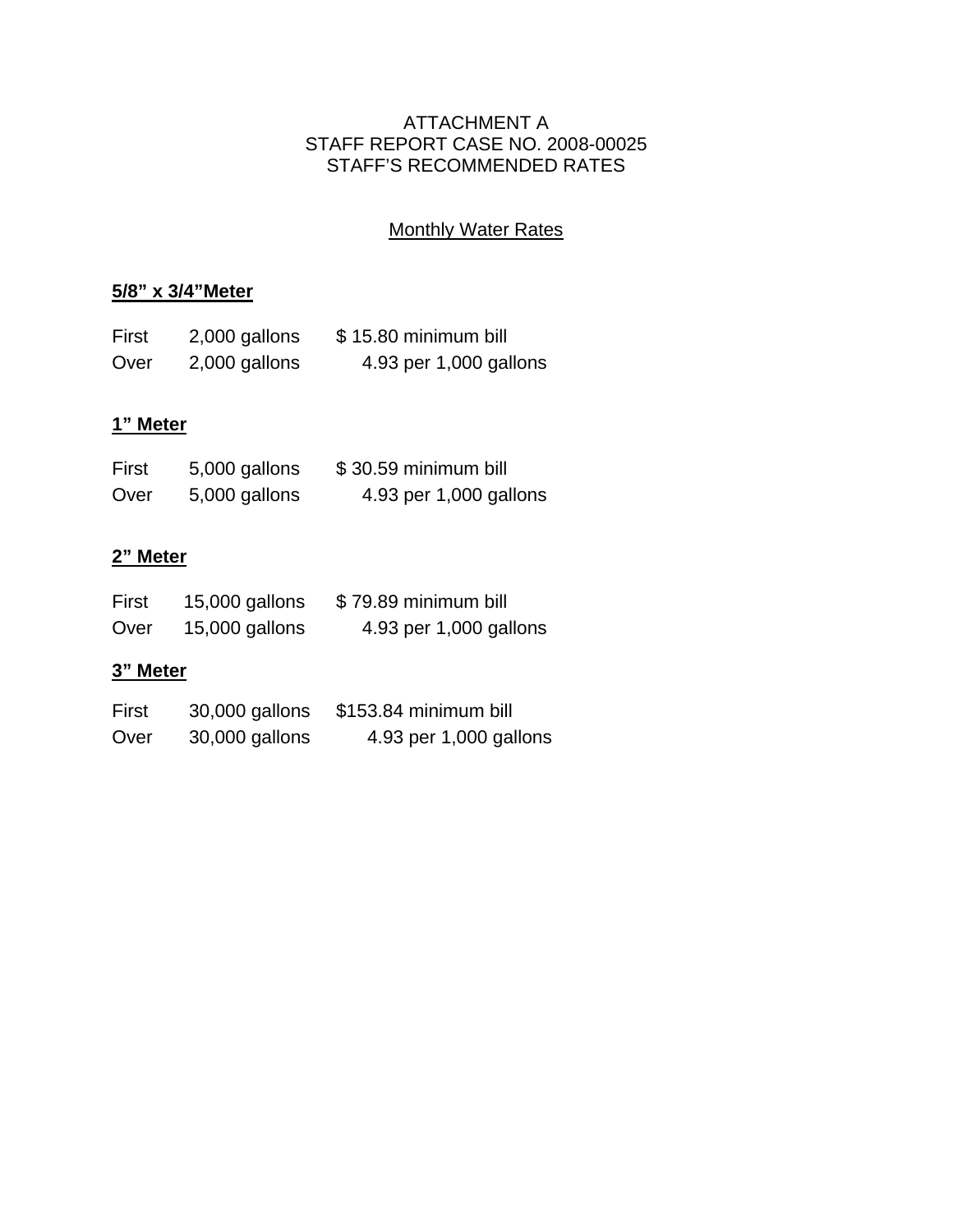## ATTACHMENT B STAFF REPORT CASE NO. 2008-00025

| <b>N. Manchester WA</b>           | 2006        | <b>Adjustments</b> | Ref.                    | <b>Adjusted</b> |
|-----------------------------------|-------------|--------------------|-------------------------|-----------------|
| <b>Water Sales Revenue</b>        | \$626,084   | \$58,989           |                         | \$685,073       |
| <b>Other Operating Revenue</b>    | \$360       | 0                  |                         | \$360           |
| <b>Total Operating Revenue</b>    | \$626,444   | \$58,989           | A                       | \$685,433       |
|                                   |             |                    |                         |                 |
| <b>Employee Salaries</b>          | \$100,292   | \$29,975           | B                       | \$130,267       |
| <b>Officer Salaries</b>           | \$27,656    | \$1,383            | $\overline{\mathsf{c}}$ | \$29,039        |
| Pensions/Benefits                 | 0           | \$30,433           | D                       | \$30,433        |
| <b>Purchased Water</b>            | \$261,357   | (\$42,947)         | Ē                       | \$218,410       |
| <b>Purchased Power</b>            | \$26,326    | 0                  |                         | \$26,326        |
| Chemicals                         | \$837       | $\Omega$           |                         | \$837           |
| Materials/Supplies                | \$42,736    | (\$8,753)          | F                       | \$33,983        |
| <b>Contract Serv.-Accounting</b>  | \$23,797    | 0                  |                         | \$23,797        |
| <b>Contractual Services-Other</b> | \$4,085     | (\$1,342)          | G                       | \$2,743         |
| Rental-Equipment                  | \$3,527     | 0                  |                         | \$3,527         |
| <b>Transportation Expense</b>     | \$12,346    | 0                  |                         | \$12,346        |
| Insurance Expense                 | \$25,750    | (\$25,750)         | H                       |                 |
| Insurance-Workers' Comp           | \$7,350     | 0                  |                         | \$7,350         |
| Insurance-Other                   | \$17,174    | 0                  |                         | \$17,174        |
| Regulatory Comm. Fee              | \$1,110     | 0                  |                         | \$1,110         |
| Miscellaneous Expense             | \$13,387    | (\$727)            |                         | \$12,660        |
| <b>Operating Expense</b>          | \$567,730   | (\$17,728)         |                         | \$550,002       |
| <b>Depreciation Expense</b>       | \$106,338   | \$1,026            | J                       | \$107,364       |
| <b>Amortization Expense</b>       | 0           | 0                  |                         |                 |
| <b>Taxes OT Income</b>            | \$9,996     | \$2,191            | Κ                       | \$12,187        |
| <b>Total Operating Expenses</b>   | \$684,064   | (\$14,511)         |                         | \$669,553       |
| <b>Total Operating Income</b>     | (\$57,620)  | \$73,500           |                         | \$15,880        |
| Interest Income                   | \$1,610     | 0                  |                         | \$1,610         |
| <b>Interest Expense</b>           | (\$73,954)  | 0                  |                         | (\$73,954)      |
| Net Income                        | (\$129,963) | \$73,500           |                         | (\$56,464)      |

#### **Revenue Requirement**

\$ 669,553 - Adjusted Operating Expenses \$ 149,480 – Debt Service \$ 819,033 - Revenue Requirement (\$685,433) - Less Normalized Revenues (\$ 1,610) - Less Interest Income \$ 131,990 - Justified Increase (19.256% increase)

Debt Service:

| Pymt. Date | <b>P&amp;I</b> | <b>Servicing Fee</b> | Total     |
|------------|----------------|----------------------|-----------|
| 12/1/07    | \$66,129       | \$1,913              | \$68,042  |
| 6/1/08     | \$66,129       | \$1,875              | \$68,004  |
| 12/1/08    | \$66,129       | \$1,837              | \$67,966  |
| 6/1/09     | \$66,129       | \$1,798              | \$67,927  |
| 12/1/09    | \$66,129       | \$1,758              | \$67,887  |
| 6/1/10     | \$66,129       | \$1,718              | \$67,847  |
|            |                |                      | \$497,673 |
|            |                | $3-yr.$ avg.         | \$135,891 |
|            |                | Times 1.1 DSC        | \$149,480 |